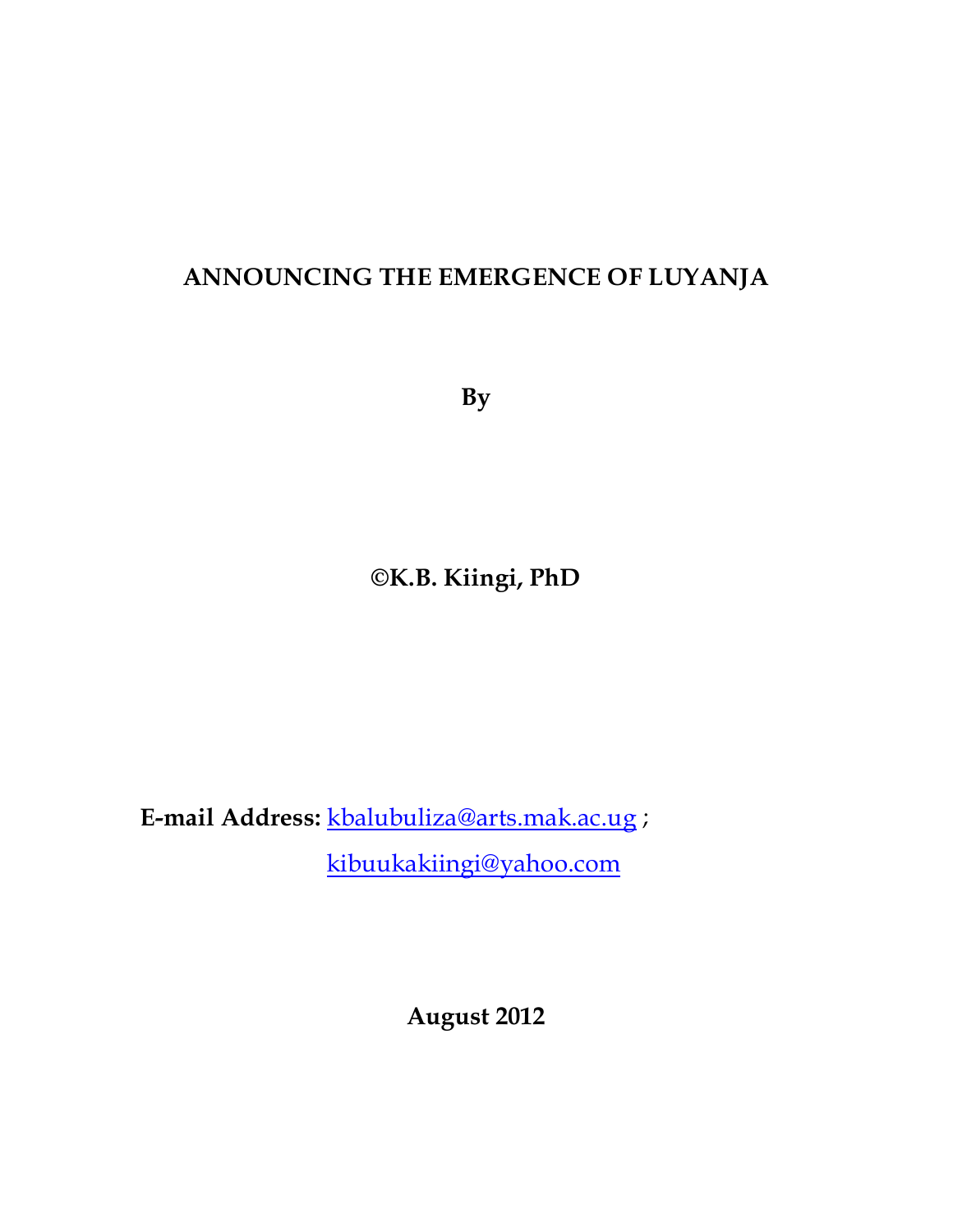## **ANNOUNCING THE EMERGENCE OF LUYANJA**

To date there is no fully functional African language. By full functionality I understand that the language in question can be used as a vehicle of scientific, technological, economic and legal discourse in any university department, factory, bank, and court of law. Consequently, in view of the well- documented dearth of advanced terminologies in all African languages, the linguistic emancipation of African countries will only be achieved through systematic development of the requisite terminologies. The objective pursued in this paper is to announce the emergence of a fully functional Bantu language, and, as a corollary, to predict that the terminological maturation of a Bantu language is telescopable into one generation instead of, say, five generations from now. The language being introduced here is, undeniably, an extrapolation of Luganda, an Interlacustrine Bantu language; but, for reasons that will transpire later towards the end of this paper, it does not befit the label "Luganda".

For the purpose of presenting key expression –formation rules of the language, I shall employ the following inventory of symbols.

| 1. | (a) | N               |     | noun                              |
|----|-----|-----------------|-----|-----------------------------------|
|    | (b) | N <sub>st</sub> | $=$ | nominal stem (i.e. either noun or |
|    |     |                 |     | adjective stem)                   |
|    | (c) | Npf             | $=$ | nominal prefix                    |
|    | (d) | N <sup>sf</sup> | $=$ | nominal suffix                    |
|    | (e) | V               | $=$ | verb                              |
|    | (f) | V <sup>rt</sup> | $=$ | verb root                         |
|    | (g) | Vaf             | $=$ | verb affix                        |
|    | (h) | Vsf             | $=$ | verb suffix                       |

2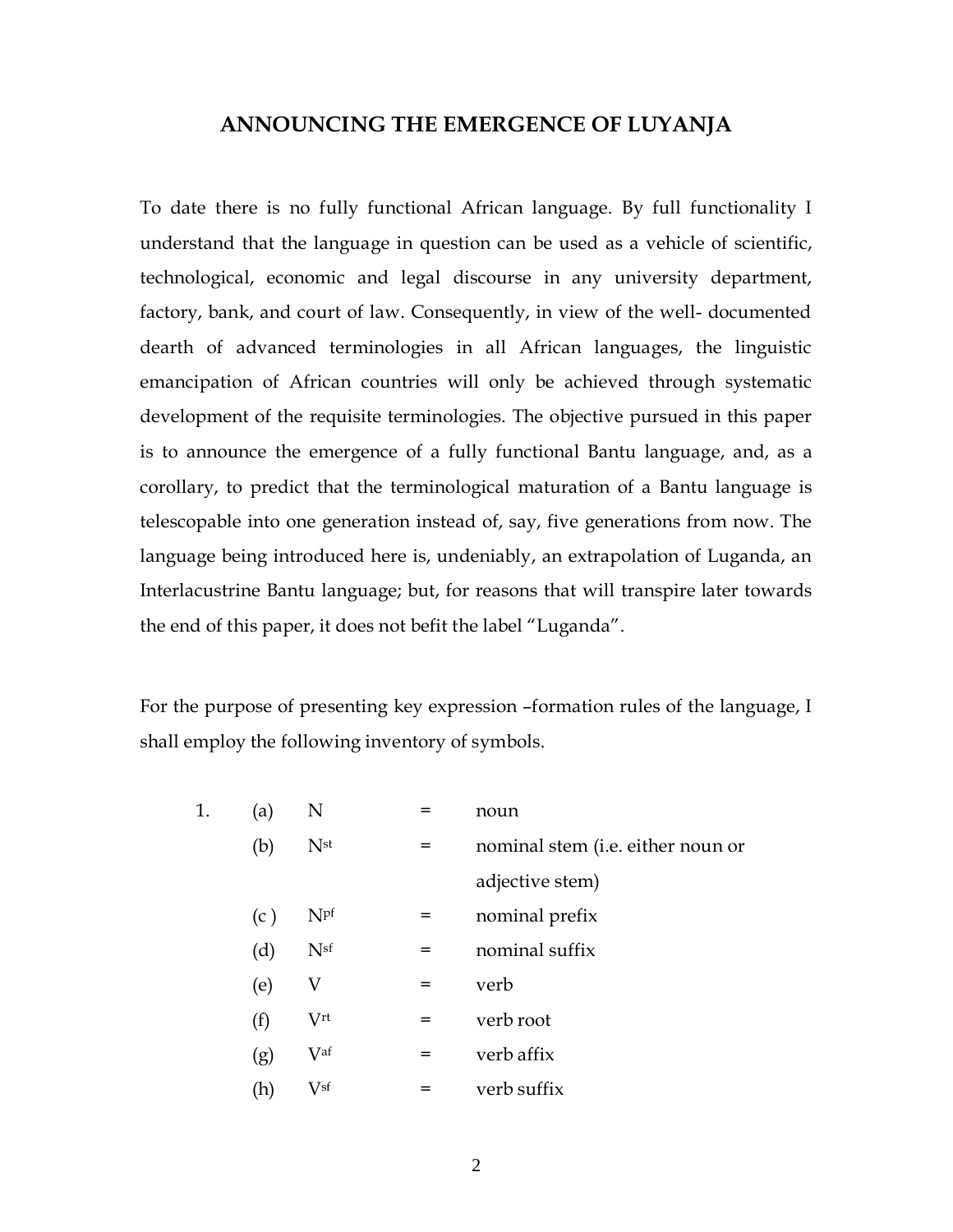On truncating a noun or verb, I obtain

2. (a)  $N > N^{st}$ (b)  $V > V^{rt}$ 

The rules for generating complex expressions are statable as in (3), and are exemplified in  $(4) - (7)$ .

| 3. | (a) | $Npf + Nst$ $\longrightarrow$                                                                                                                                                | $\mathbf N$ |
|----|-----|------------------------------------------------------------------------------------------------------------------------------------------------------------------------------|-------------|
|    | (b) | $N^{st} + V^{sf}$ $\longrightarrow$ V <sup>rt</sup>                                                                                                                          |             |
|    | (c) | $\begin{aligned} \begin{aligned} \textrm{Vrt}\!\!&+\textrm{Vaf} \end{aligned} &\longrightarrow \begin{aligned} \begin{aligned} \textrm{Vrt}\!\!&\end{aligned} \end{aligned}$ |             |
|    | (d) | $V^{\text{rt}} + N^{\text{sf}}$ Nst                                                                                                                                          |             |

| 4. | (a) | engabo | "shield" |  |
|----|-----|--------|----------|--|
|    |     |        |          |  |

| (b) - gabo | N <sub>st</sub> |
|------------|-----------------|
|            |                 |

| (c) | -gabofaan- | $\rm V$ rt |
|-----|------------|------------|
|     |            |            |

| (d) | -gabofaana "shield-like" |     |
|-----|--------------------------|-----|
|     | i.e. "thyroid"           | Nst |

| 5. | (a) | okuwandiika  | "write" |              |
|----|-----|--------------|---------|--------------|
|    | (b) | -wandiik-    |         | $V^{\rm rt}$ |
|    | (c) | -wandiikan-  |         | $V^{\rm rt}$ |
|    | (d) | -wandiikanyi |         | Nst          |
|    |     |              |         |              |

(e) omuwandiikanyi "fellow writer" N

| 6. | (a) | omuwandiisi                  |                 |
|----|-----|------------------------------|-----------------|
|    | (b) | -wandiisi                    | N <sub>st</sub> |
|    | (c) | -wandiisiwan-                | Vrt             |
|    | (d) | -wandiisiwanyi               | N <sub>st</sub> |
|    | (e) | omuwandiisiwanyi 'co-writer" |                 |

 $\vdots$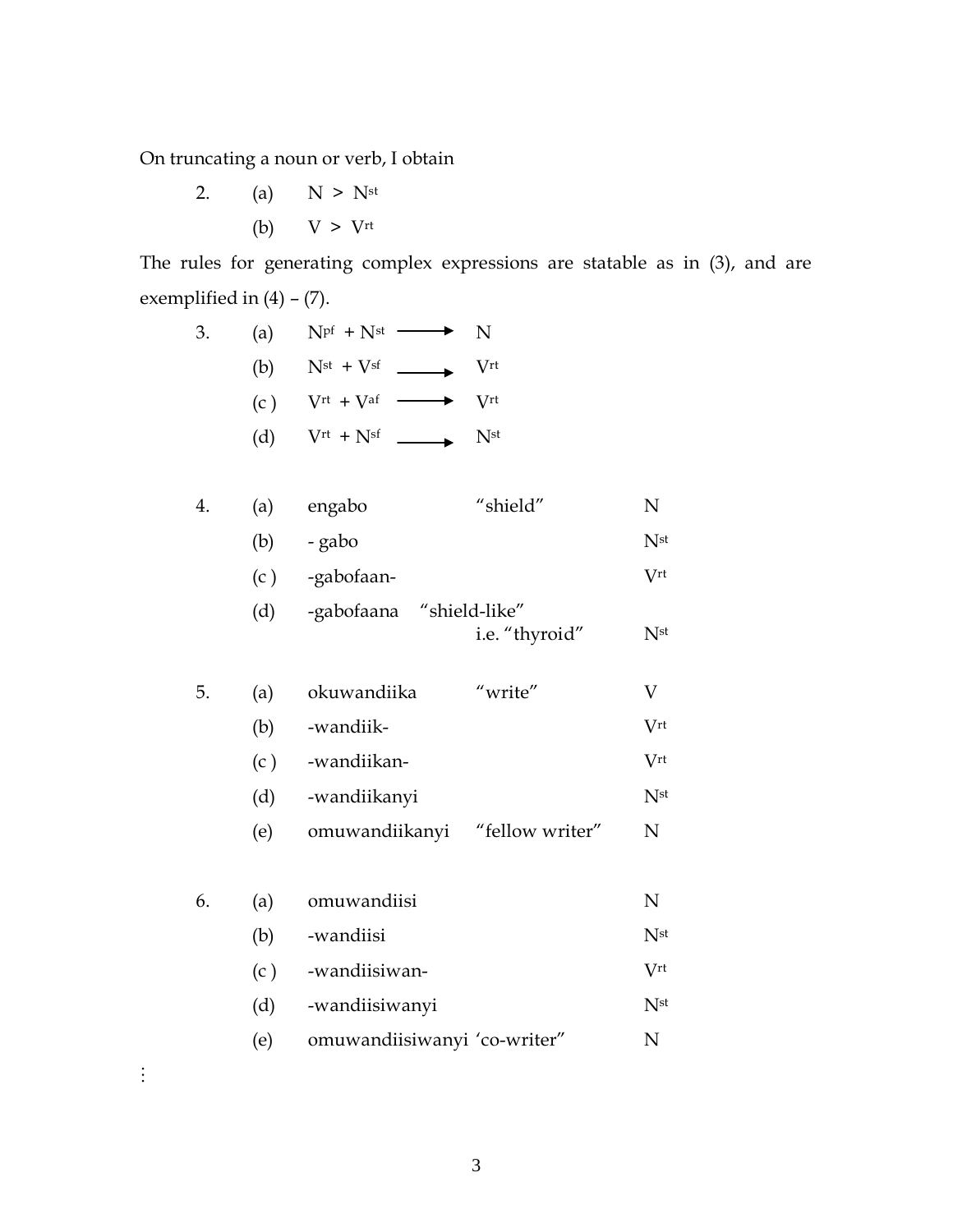| (a) | okuwandiika                      | "write" |                      |
|-----|----------------------------------|---------|----------------------|
| (b) | -wandiik-                        |         | $\operatorname{Vrt}$ |
|     | $(c)$ -wandiisizing-             |         | $\operatorname{Vrt}$ |
| (d) | -wandiisizinzi                   |         | N <sub>st</sub>      |
| (e) | ekiwandiisizinzi "circumscriber" |         |                      |

In what follows, I present about 120 affixes of the language. I shall adopt a simple procedure of five steps:

- ❑ the language affix
- $\Box$  the morpheme realized by the affix (where necessary)
- $\Box$  the English rendition(s) of the affix
- ❑ expressions in the language
- ❑ English equivalents.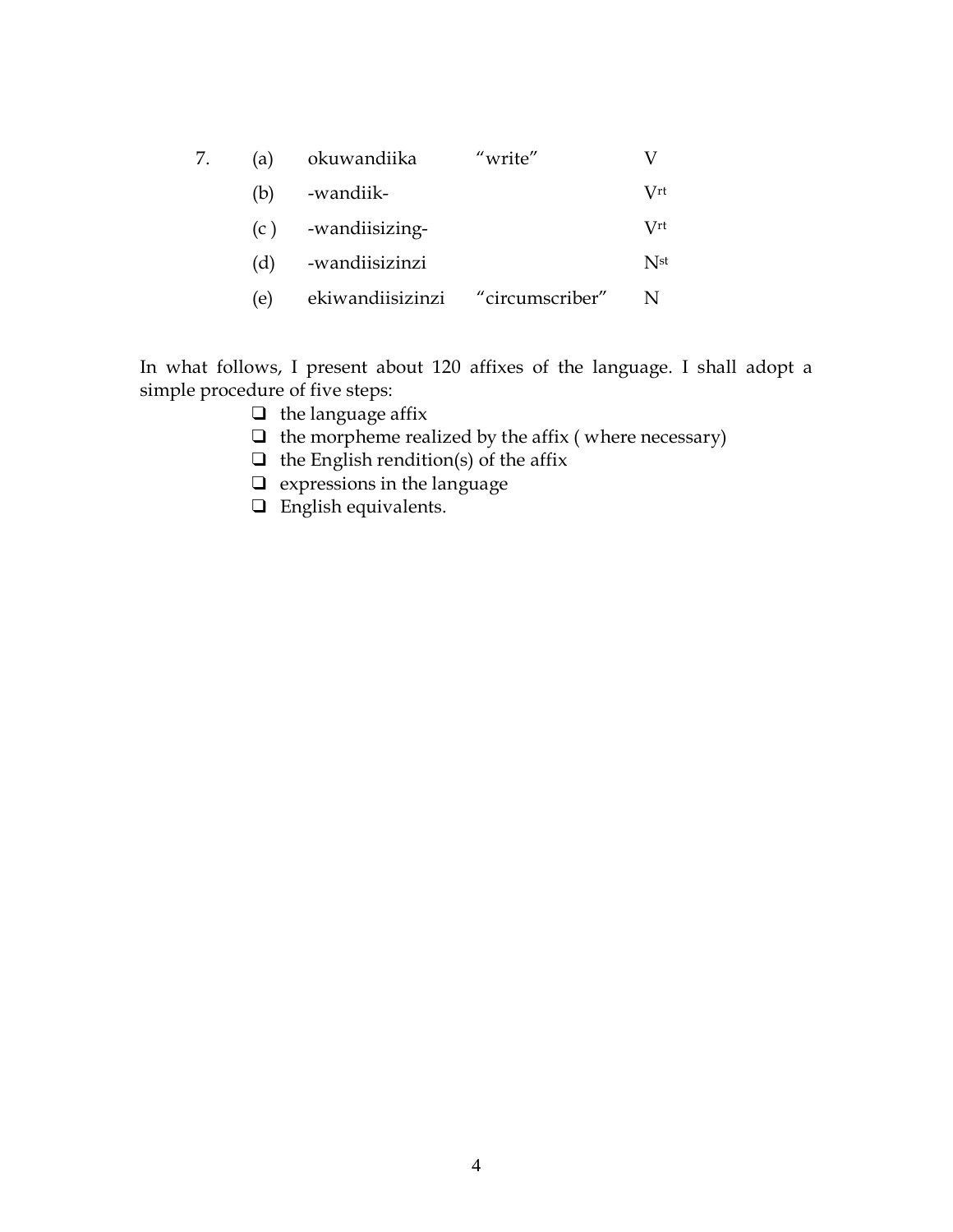## **SOME AFFIXESOF THE LANGUAGE**

|    | Language<br>affixes                           | <b>Morphemes</b> | <b>English Renditions</b>         |                           | Expressions in the Language with English<br>Equivalents |
|----|-----------------------------------------------|------------------|-----------------------------------|---------------------------|---------------------------------------------------------|
| 8  | $-(i)$ zing                                   |                  | "circum -", "peri-"               | olukolobozezinga          | "circumference"                                         |
|    |                                               |                  |                                   | olupimizinga              | "perimeter"                                             |
|    |                                               |                  |                                   | -wagizinga                | "circumpolar"                                           |
|    |                                               |                  |                                   | -ezizinga                 | "circumlunar"                                           |
|    |                                               |                  |                                   | -yubazinga                | "circumsolar"                                           |
|    |                                               |                  |                                   | omuwandiisizinga          | "circumscriber"                                         |
| 9  | -ta. $V^{\text{rt}}$ , ta. $N^{\text{st}}$ .w |                  | "a-", "an-", "dis-", "non-", "in- | Omutakristowa             | "non-Christian"                                         |
|    |                                               |                  | ", "un-"                          | omutanoonyeleza           | "non-researcher"                                        |
| 10 | $-(w)$ ok, $-(w)$ uk                          |                  | "de-", "counter-", "contra-",     | okukaziwula               | "defeminize"                                            |
|    | $-(w)ol, -(w)ul$                              |                  | "anti-", "dis-", "cata-"          | ekigambululo              | "contradiction"                                         |
| 11 | $-(e)$ beg                                    | [LOCATIVE]       | "meta-", "after-", "post-"        | -gendebezi                | "retrogressive"                                         |
|    |                                               | [BACKWARDS]      | "retro-"                          | -kolebega                 | "retroactive"                                           |
|    |                                               |                  |                                   | -wetebege                 | "retroflex"                                             |
|    |                                               |                  |                                   | okuyogelebega             | "retrodict"                                             |
| 12 | $-(e)$ bel                                    | [LOCATIVE]       | "ante-","fore-","pro-","pre-"     | ekisengebela              | $^{\prime\prime}$ ante-room $^{\prime\prime}$           |
| 13 | $-(o)gob$                                     | [TEMPORAL]       | "meta-","post-","-wise"           | -saawogoba                | "clockwise"                                             |
|    |                                               |                  |                                   | -talogoba                 | "post-war"                                              |
|    |                                               |                  |                                   | endabagoba (=metatheoria) | "metatheory"                                            |
|    |                                               |                  |                                   | ekitegeezogoba            | "metastatement"                                         |
|    |                                               |                  |                                   | -zaalagoba                | "postnatal"                                             |
| 14 | -(a)saal                                      | [TEMPORAL]       | "ante-", "fore-","pre-","pro-"    | -talosaala                | "antebellum", "pre-war"                                 |
|    |                                               |                  |                                   | -zaalasaala               | "antenatal" (or "prenatal")                             |
| 15 | -(i)ling                                      |                  | "quasi-"                          | -saayansilinga            | "quasi-scientific"                                      |
|    |                                               |                  |                                   | akasilikitulinga          | "quasiparticle"                                         |
|    |                                               |                  |                                   | -munyeenyelinga           | "quasi-stellar"                                         |
|    |                                               |                  |                                   | kristalilinga             | "quasicrystal"                                          |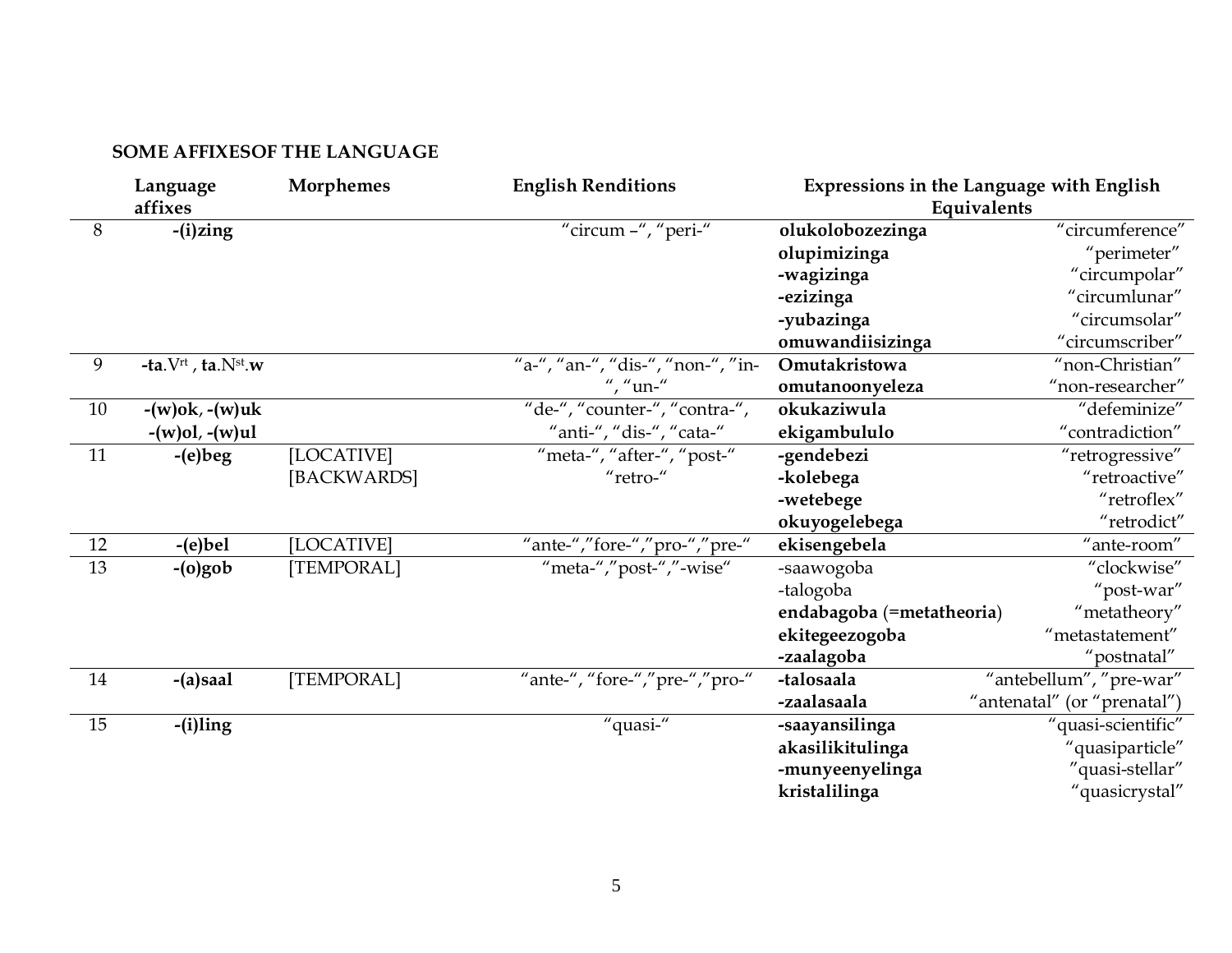| 16 | $-(e)$ dyek       | "pseudo-"                         | ssaayansidyeka       | "pseudoscience"     |
|----|-------------------|-----------------------------------|----------------------|---------------------|
|    |                   |                                   | kalojjakumanyadyeka  | "pseudoscience"     |
|    |                   |                                   | omulojjakumanyadyeka | "pseudoscientist"   |
| 17 | $(a)$ faan        | "-form", "-oid","-like",          | omuntufaana          | "humanoid"          |
|    |                   | "-shaped"                         | -tabifaana           | "ramiform"          |
|    |                   |                                   | -olutimafaana        | "cardioid"          |
| 18 | -(i)kiik, -(a)sal | "trans-", "cross-", "dia-", "per- | -salansalo           | "cross-border"      |
|    |                   |                                   | okubuuzikiika        | "cross-examine"     |
| 19 | $-(u)$ lul        | "trans-", "extra-", "ultra-"      | -Atlantikalula       | "trans-Atlantic"    |
| 20 | $-(u)$ lun        | " $\text{cis}$ "                  | -Atlantikaluna       | "cis-Atlantic"      |
| 21 | -(a)nkan          | "iso-", "equ-"                    | -minzaaninkana       | "equilibrial"       |
|    |                   |                                   | okwankaniza          | "assimilate"        |
| 22 | $-(i)$ kiz        | $"$ -ism"                         | obuwangakiza         | "tribalism"         |
|    |                   |                                   | obukulukizuza        | "ageism"            |
| 23 | $-(a)$ tab        | "inter-"                          | -tabansonda          | "diagonal"          |
|    |                   |                                   | -tabantalo           | $"$ interwar"       |
| 24 | $-(j)$ kiis       | "omni-" ,"pan-" ,"all-"           | -lyikiisa            | "omnivorous"        |
|    |                   |                                   | -Afrikakiisa         | "pan-African"       |
|    |                   |                                   | -likiisa             | "omnipresent"       |
| 25 | $-(w)$ an         | "con-","syn-","co-", "coeno-",    | okuwasana            | "intermarry"        |
|    |                   | inter-"                           | obulayiniwana        | "collinearity"      |
|    |                   |                                   | okutabilana          | "concentrate"       |
|    |                   |                                   | obulamuwana          | "symbiosis"         |
| 26 | -(e)seg           | "para-"                           | olulimisega          | "paralanguage"      |
|    |                   |                                   | -lalesega            | "parallel"          |
|    |                   |                                   | engabofaanasega      | "parathyroid"       |
| 27 | -(a)laan          | "juxta-","anchi_'                 | okuteekalaana        | "juxtapose"         |
| 28 | $-(a)$ wal        | "tele-"                           | ennywiwanawala       | "telecommunication" |
| 29 | $-(o)$ bol        | "mal-", "ill-", "dys_", "caco-"   | omukolobola          | "dysfunction"       |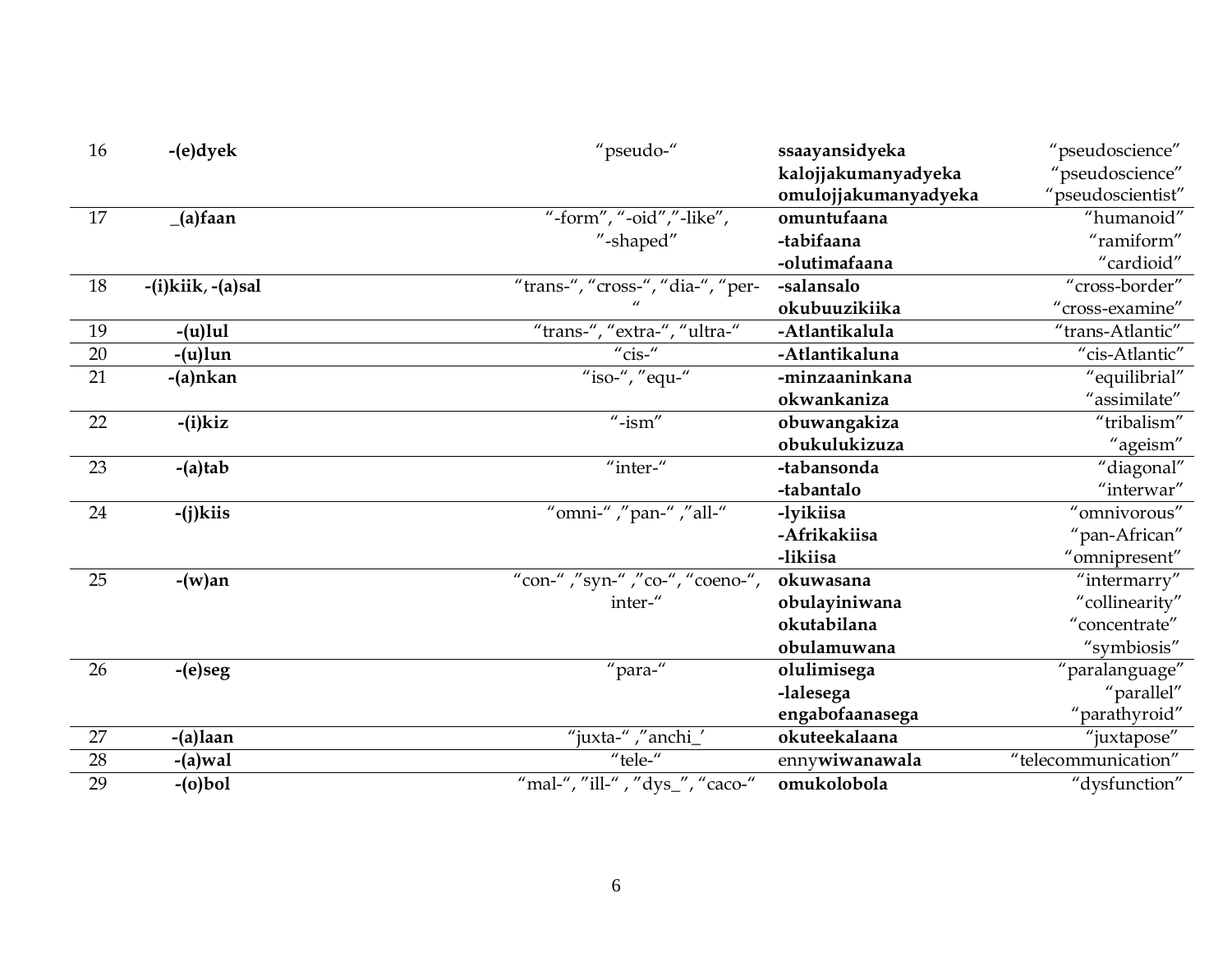| 30 | $-$ (u) $l$ ung        |            | "eu-", "calli-"             | olwogelulunga      | "eulogy"                    |
|----|------------------------|------------|-----------------------------|--------------------|-----------------------------|
| 31 | $-(o)$ sob,            |            | $\mu$ "mis- $\mu$ , "caco-" | okubalosoba        | "miscalculate"              |
|    | $-(u)$ bub             |            |                             | okutabanyosoba     | "mismatch"                  |
| 32 | -(u)tuuk,              |            | "ortho-", " $rect(i)$ -"    | entabilosimba      | "orthocenter"               |
|    | $-(i)$ simb            |            |                             | empandiikatuuka    | "orthography"               |
|    |                        |            |                             | -sondasimba        | "orthogonal"                |
| 33 | -(u)myuk               |            | "vice-","pro-"              | omukulumyuka       | "vice-principal"            |
| 34 | $-(a)$ lal             |            | "hetero-", "allo-"          | ekivugolala        | "allophone"                 |
|    |                        |            |                             | -lalesega          | "parallel"                  |
| 35 | $-(e)$ kis             |            | "crypto-"                   | omukomyunistikisa  | "cryptocommunist"           |
| 36 | $-(a)$ ggy             |            | $n$ eo- $n$                 | obunnamatwaleggya  | "neocolonialism"            |
| 37 | -(w)um                 |            | "endo-"                     | omugumbawuma       | "endoskeleton"              |
| 38 | $-(u)$ mil             | [DIRECTED] | "endo-"                     | -bugumumila        | "endothermic"               |
| 39 | (e) bwel               |            | "exo-","ecto-"              | ekimelabwela       | "ektophyte"                 |
|    |                        |            |                             | obutwabwela        | "exotoxin"                  |
|    |                        |            |                             | eddibabwela        | "ectoderm"                  |
| 40 | $-(a)v, -(a)$ wav,     |            | "ab-", "apo-", "ex-"        | okuyubakuva        | "aphelion"                  |
|    | $-(u)$ kuv,            |            |                             |                    |                             |
|    | $-(u)$ muv, $-(i)$ giv |            |                             |                    |                             |
| 41 | $-(a)$ lag             |            | "ad-"                       | -mwalaga           | "adoral"                    |
| 42 | $-(o)$ soo $k$         |            | "proto-","ur-", "arche-"    | Oluntusooka        | "Proto-Bantu"               |
|    |                        |            |                             | Olunnagermanisooka | "Proto-Germanic"            |
|    |                        |            |                             | Olugermanisooka    | "Proto-German"              |
| 43 | -(a)saan               |            | "-worthy"                   | -etegezasaana      | "noteworthy"                |
| 44 | $-(a) gal$             |            | "to be inclined to (wards)" | okuddukagala       | "to be inclined to run"     |
|    |                        |            |                             | okupimagala        | "to be inclined to measure" |
| 45 | $-(a)$ mal             |            | "per-", "ex-"               | okuddukamala       | "to complete running"       |
|    |                        |            |                             | okupimamala        | "to complete measuring"     |
| 46 | $-(w)$ un              |            | "dis-", "se-"               | -biwiwuna          | "discarnate"                |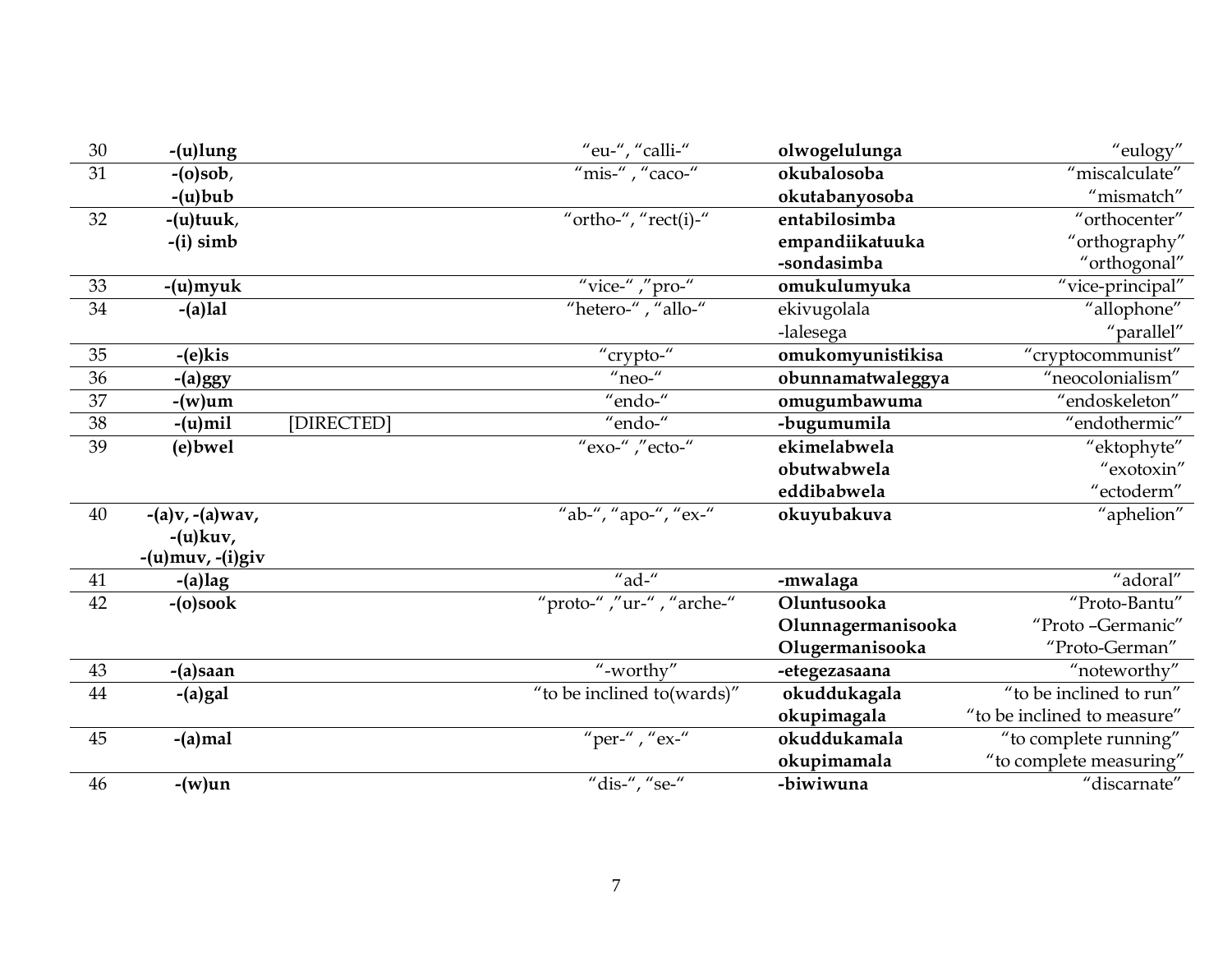|    |             |                   |                                          | okusasuluna         | "disburse"           |
|----|-------------|-------------------|------------------------------------------|---------------------|----------------------|
| 47 | $-(o)$ lojj |                   | " $\log$ y", "-ics", "-nomy",            | kalojjabilamu       | "biology)            |
|    |             |                   | "-nomics"                                | kalojjamuntu        | "humanics"           |
|    |             |                   |                                          | kalojjandwadde      | "nosology"           |
| 48 | $-al$       |                   | $"$ -esce"                               | okudukala           | "to begin running"   |
|    |             |                   |                                          | okupimala           | "to begin measuring" |
| 49 | $-(a)$ wany |                   | "longi-"                                 | -ntuwanva           | "longitudinal"       |
| 50 | -(e)lemy    |                   | "-proof"                                 | -lemyamulilo        | "fireproof"          |
|    |             |                   |                                          | -lemyamazzi         | "waterproof"         |
|    |             |                   |                                          | -lemyabubbi         | "burglarproof"       |
| 51 | -(e)nnyin   |                   | "self-", "auto-"                         | obutwannyina        | "autotoxin"          |
|    |             |                   |                                          | kalojjabulamunnyina | "autobiography"      |
|    |             |                   |                                          | okukolinnyina       | "automate"           |
| 52 | $-(o)$ kom  | [DISCONTINUATIVE] | $"$ -stasis"                             | obusaayikomya       | "haemostasis"        |
|    |             |                   |                                          | ekibugumyokomya     | "thermostat"         |
| 53 | $-(i)$ ng   |                   | "poly-", "multi-", "many-",              | ollusondanga        | "polygon"            |
|    |             |                   | "-alia", "-ana", "-pedia"                | ekigambonga         | "lexicon"            |
|    |             |                   |                                          | omuntunga           | "population"         |
|    |             |                   |                                          | ekiteebelezinga     | "theory"             |
|    |             |                   |                                          | omunywinga          | "community"          |
|    |             |                   |                                          | omukwaninga         | "society"            |
|    |             |                   |                                          | omutebenga          | "polyhedron"         |
| 54 | -(u)nnus    |                   | "semi-", "hemi-","demi-",                | ollukulungonnusa    | "semicircle"         |
|    |             |                   | "half-", " $pen(e)$ "                    | omukulungonnusa     | "hemisphere"         |
| 55 | $-(u)$ ggul |                   | "supra-",<br>"epi-",<br>"super-",        | entabiluggula       | "epicenter"          |
|    |             |                   | "hyper-", "over-", "up-"                 | ekimelaggula        | "epiphyte"           |
| 56 | -(u)ngul    | [SURFACE]         | "epi-"                                   | eddibangula         | "epidermis"          |
|    |             |                   |                                          | okukroomunguza      | "to chromate"        |
| 57 | $-(u)$ muk  | [DIRECTED]        | $^{\prime\prime}$ exo- $^{\prime\prime}$ | -bugumumuka         | "exothermic"         |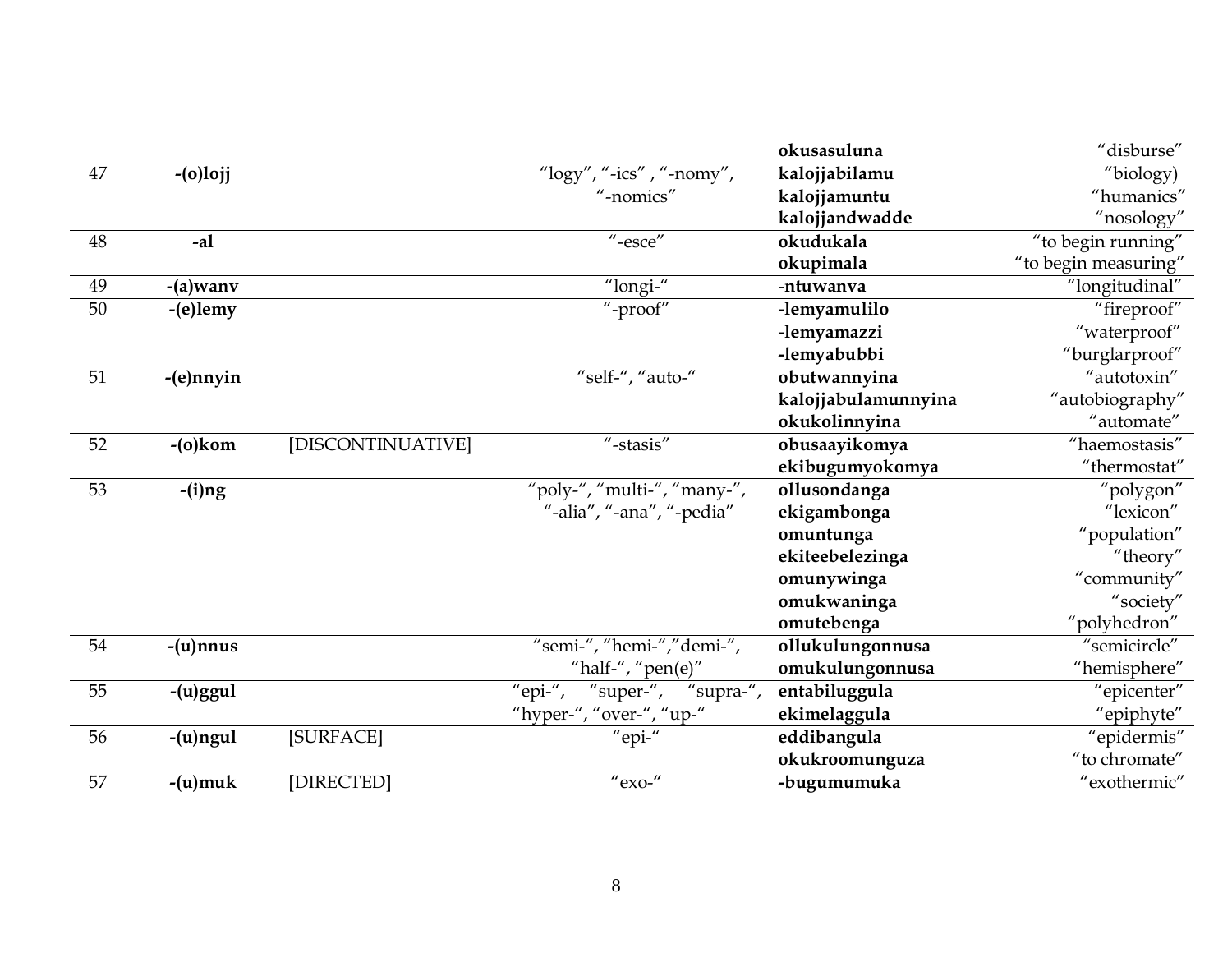|    |             |                |                                              | omugumbamuka             | "exoskeleton"         |
|----|-------------|----------------|----------------------------------------------|--------------------------|-----------------------|
| 58 | -(a)wans    |                | "sub-", "infra-", "under-",                  | ekiteekawansa            | "hypothesis"          |
|    |             |                | "hypo-", "down-"                             | ekkubowansa              | "subway"              |
|    |             |                |                                              | -myufuwansa              | "infrared"            |
|    |             |                |                                              | nnyinibyamawansa         | "undersecretary"      |
| 59 | $-(w)ug$    | [AUGMENTATIVE] | "poly-", "many-", "multi-",                  | wattiwuga                | "megawatt"            |
|    |             |                | "myriad-", "mega-", "macro-"                 | kabakawuga               | "king of kings"       |
|    |             |                | "arch-", "over-", "super-", kalojjanfunawuga |                          | "macroeconomics"      |
|    |             |                | "supra-", "up-", "hyper-", omuseetwewuga     |                          | "hyperplane"          |
|    |             |                | "maxi-", "giga-", "sur-"                     |                          |                       |
| 60 | $-(w)$ ak   | [DIMINUTIVE]   | "sub-",<br>"infra-",                         | "under-", kabakawaka     | "kinglet"             |
|    |             |                | "hypo-", "mini-", "micro-", mmolewaka        |                          | "molecule"            |
|    |             |                | "down-", "-let", "-kin",                     | kalojjanfunawaka         | "microeconomics"      |
|    |             |                | "-ock", "-ette", "-ling",                    | endabisowaka             | "microscope"          |
|    |             |                | "-cule"                                      | ollukulungofaanawaka     | "hypocycloid"         |
| 61 | $-(i)$ kil  | [+EXCESSIVE]   |                                              | endabisowakikila         | "ultramicroscope"     |
|    | -(i)kilikil | [++EXCESSIVE]  |                                              | endabisowakikilikila     | "micromicroscope"     |
|    |             |                |                                              | -tondowalikivu           | "hypersensitive"      |
|    |             |                |                                              | -tondowalikilikivu       | "ultrasensitive"      |
|    |             |                |                                              | -kambwekivu              | "ultrastrict"         |
| 62 | $-(a) dda1$ | [TOTALITY]     |                                              |                          |                       |
| 63 | $-(o)$ wol  | [GRADUALNESS]  |                                              | theoria ya okusikilowola | "theory of evolution" |
| 64 | $-(a)dd$    |                | $n$ re- $n$                                  | okukoladda               | "react"               |
|    |             |                |                                              | -kolazzi                 | "reactive"            |
|    |             |                |                                              | okuyungululadda          | "reanalyze"           |
|    |             |                |                                              | okuzimbanadda            | "reconstruct"         |
|    |             |                |                                              | obuzimbanadda            | "reconstruction"      |
| 65 | -(a)gaan    |                | "anti_", "counter-", "contra-"               | -saawagaana              | "anticlockwise",      |
|    |             |                |                                              |                          | "counterclockwise"    |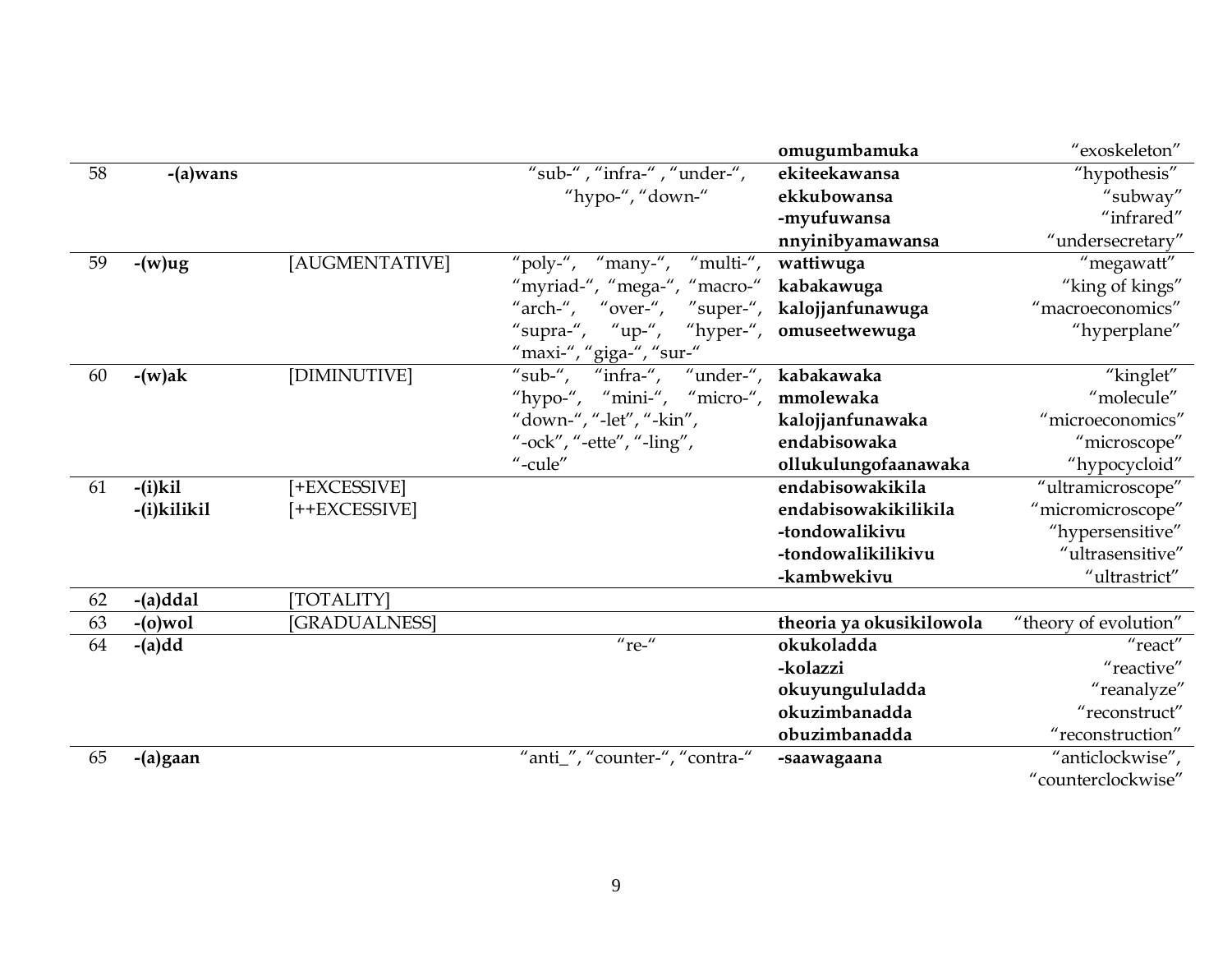|    |                  |                |                           | -kristogaanyi  | "antichristian"                                 |
|----|------------------|----------------|---------------------------|----------------|-------------------------------------------------|
|    |                  |                |                           | ekiwakanogaana | "counterargument"                               |
| 66 | $-$ (wal         |                | "-genesis", "-escence"    | okugiwala      | "oogenesis"                                     |
| 67 | -(i)nyiit        | [INTENSIVE]    |                           | okuwolinyiita  | "rapid cooling"                                 |
| 68 | $(o)$ lu-        | $\mathbb{R}^1$ |                           | olubanga       | "line"                                          |
|    |                  |                |                           | olusoke        | "spectrum"                                      |
|    | $(o)$ llu-       | $\mathbb{R}^2$ |                           | ollubanga      | "area"                                          |
|    | (0)mu-           | $\mathbb{R}^3$ |                           | omubanga       | "volume"                                        |
| 69 | $-(o)zomb$       |                | "amphi-", "ambi-"         | ekilamuzomba   | "amphibian"                                     |
| 70 | $-(i)$ yit       |                | "per-", "dia-"            | olupimayita    | "diameter"                                      |
| 71 | $-(e)$ wet       |                | "ankylo-", "anchylo-"     | amalwaleweta   | "ankylosis"                                     |
| 72 | $-(u)$ wunj      |                | "plagio-"                 | -kuluwunja     | "plagiotropous"                                 |
| 73 | $-(a)kk$         |                | "cata-", "kata-"          | -kulakka       | "catadromous"                                   |
| 74 | $-(w)$ ut        | [INSUFFICIENT] |                           | asidiwuta      | "insufficient amount of acid"                   |
| 75 | $-(u)$ bul       |                | "a-", "an-"               | ensaayibula    | "anaemia"                                       |
| 76 | $-(a)$ kat       |                | "meso-", "medio-", "mid-" | eddibakata     | "mesoderm"                                      |
|    |                  |                |                           | But: mesoni    | $"$ meson"                                      |
| 77 | -(e)ppek         |                | "mono-", "uni-"           | -langippeka    | "monochromatic"                                 |
| 78 | -(e)nyot         |                | "oligo-"                  | obufuzinyota   | "oligarchy"                                     |
| 79 | $-(i)$ kim       |                | "homo-"                   | -kulakima      | "homomorphic"                                   |
| 80 | $-(o)$ nn        |                | "holo-"                   | ekiwandiikonna | "hologram"                                      |
|    |                  |                |                           | Ekikalililonna |                                                 |
|    |                  |                |                           | Ekyokyonna     | "the Holocaust"                                 |
| 81 | $-$ (u)tund      |                | $"$ mer- $"$              | elinnyatunda   | "meronym"                                       |
| 82 | $-(e)$ beb       |                | "-iferous", "-igerous"    | -tabibeba      | "ramiferous"                                    |
|    |                  |                |                           | -kalibeba      | $^{\prime\prime}$ uriniferous $^{\prime\prime}$ |
| 83 | -wik $\sim$ -wek |                | "-iparous"                | -tabiwika      | "ramiparous"                                    |
|    |                  |                |                           | -giwika        | "oviparous"                                     |
| 84 | $-(a)$ yak       |                | $"$ -itis"                | amayingoyaka   | $^{\prime\prime}$ arthritis $^{\prime\prime}$   |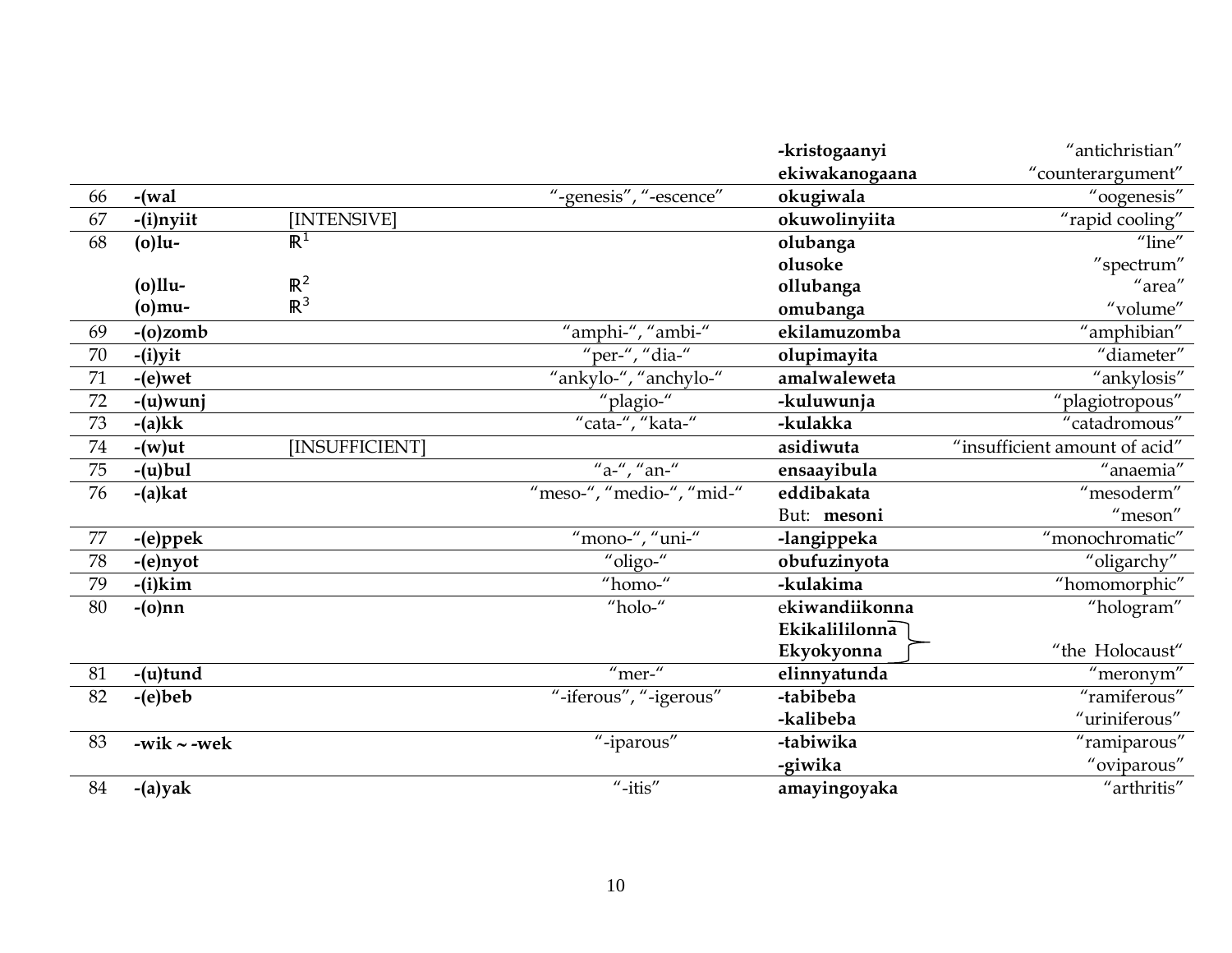|     |                  |               |                                                                                                     | amendayaka      | "enteritis"                |
|-----|------------------|---------------|-----------------------------------------------------------------------------------------------------|-----------------|----------------------------|
|     |                  |               |                                                                                                     | amatimayaka     | "carditis"                 |
| 85  | $-(e)$ lem,      |               | "dys-", "-algia", "-odynia"                                                                         | amasomelema     | "dyslexia"                 |
|     | $-(u)$ lwal      |               |                                                                                                     |                 |                            |
| 86  | $-(a)$ lwal      |               | "path-", "-osis", "-asis"                                                                           | amalwaleweta    | "ankylosis"                |
| 87  | $-(i)$ lin       |               | $\overline{\mathsf{``-ous''}}$ , $\overline{\mathsf{``-ate''}}$ , $\overline{\mathsf{``-aceous}}$ , | -nnyolina       | "dentate"                  |
|     |                  |               | $^{\prime\prime}$ -ose $^{\prime\prime}$                                                            |                 |                            |
| 88  | $-(a)f$          |               | "-al", "-(i)an"                                                                                     | -nnyofa         | "dental"                   |
| 89  | $-(u)$ kump      |               | "circum-", "peri-"                                                                                  | akayubakumpa    | "perihelion"               |
| 90  | $-(a)$ wag       |               | " $pro-$ "                                                                                          | -Obotewaga      | "pro-Obote"                |
| 91  | $-(w)el, -(w)il$ |               | "-ary", "-ery", "-arium"                                                                            | ekigambowela    | "dictionary"               |
|     |                  |               |                                                                                                     | ekizaabuwila    | "goldmine"                 |
|     |                  |               |                                                                                                     | ekizziwila      | "aquarium"                 |
|     |                  |               |                                                                                                     | omuzziwila      | "building holding aquaria" |
| 92  | $-(i)$ zib       |               | "ob-"                                                                                               | okuzimbiziba    | "obstruct"                 |
|     |                  |               |                                                                                                     | -zimbiziba      | "obstruent"                |
| 93  | $-(a)$ tat       | [CEASELESSLY] |                                                                                                     | okuddukatata    | "to run ceaselessly"       |
| 94  | $-(i)$ pim       | [ACADEMIC]    | "-metry", "-metrics"                                                                                | kapimansi       | "geometry"                 |
|     |                  |               |                                                                                                     | kapimamulilo    | "pyrometry"                |
| 95  | -(i)ndiik        | [ACADEMIC]    | "-graphy", "-graphics"                                                                              | kandiikankuluze | "lexicography"             |
| 96  | $-(a)$ bal       | [ACADEMIC]    | "calculus"                                                                                          | kabalanjawulo   | "differential calculus"    |
| 97  | $-$ (u)fug       | [ACADEMIC]    | "management"                                                                                        | kafugakwetala   | "business management"      |
| 98  | $-(i)$ yig       | [ACADEMIC]    | "studies"                                                                                           | Kayigaafrika    | "African Studies"          |
| 99  | $-(o)$ noony     | [ACADEMIC]    | "research"                                                                                          | Kanoonyamilimu  | "Operational Research"     |
| 100 | $-(i)$ yiik      | [ACADEMIC]    | "engineering"                                                                                       | Kayiiyamashiini | "Mechanical Engineering"   |
| 101 | $-(o)$ kol       |               | "-facient", "-poiesis"                                                                              | -bugumukola     | "calefacient"              |
| 102 | $-(o)$ kkon      |               | "laevo-"                                                                                            | olwatikakkona   | "sinistral fault"          |
| 103 | $-(o)$ ddy       |               | "dextro-"                                                                                           | ekitimawiloddya | "dextrocardia"             |
| 104 | $-(e)$ beet      |               | "platy-"                                                                                            | -twebeetilina   | "platycephalous"           |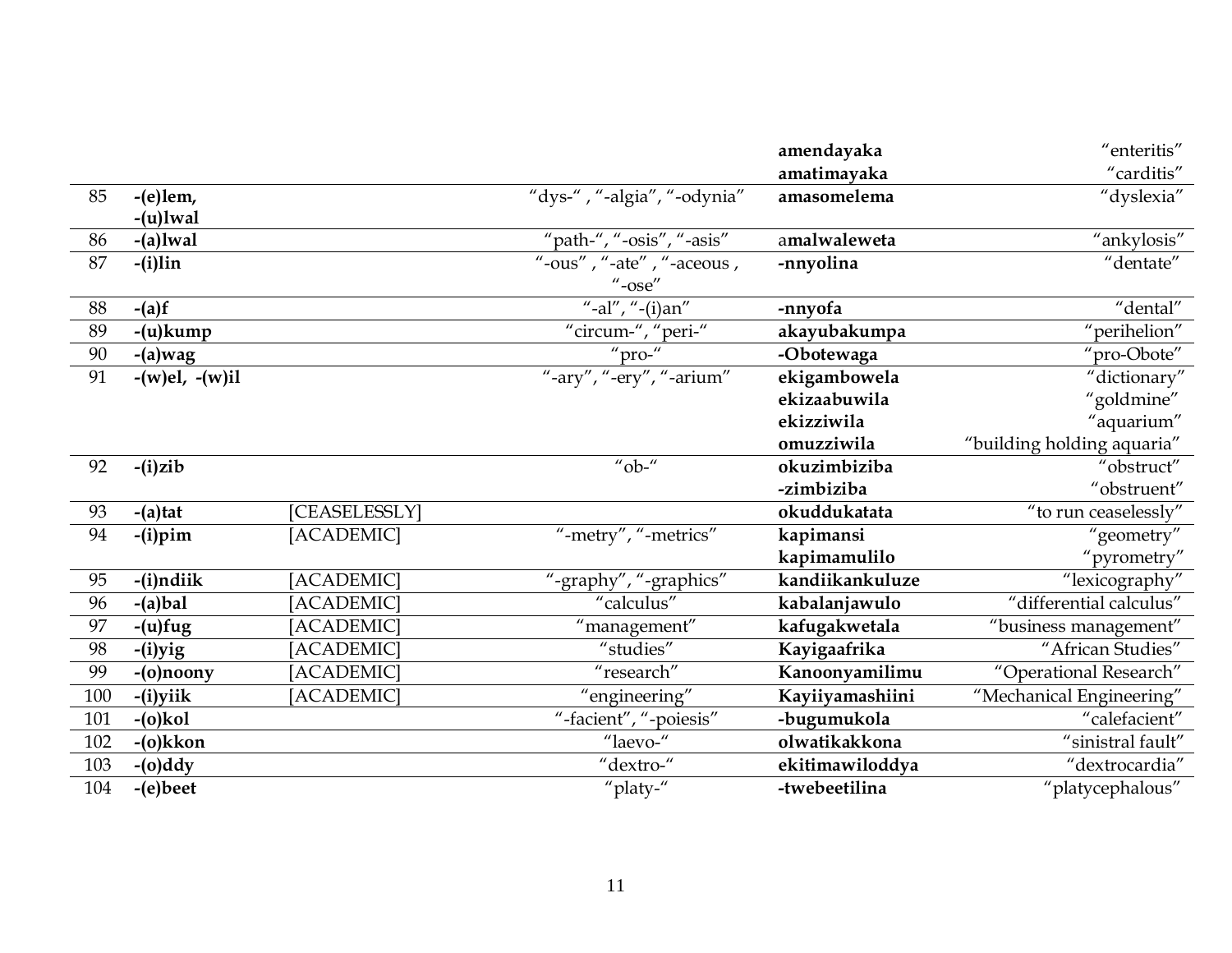| 105 | -(e)geeny   |                    | $"$ -aster"                                                               | omukolokosigeenyi | "criticaster"                 |
|-----|-------------|--------------------|---------------------------------------------------------------------------|-------------------|-------------------------------|
| 106 | -(o)yong    | [CONTINUATIVE]     |                                                                           | okuwoloyonga      | "to continue cooling"         |
| 107 | -(e)keew    | [REDUCTIVE]        |                                                                           | -zitokeewa        | "lighter"                     |
| 108 | -(o)gond    |                    | "malaco-"                                                                 | olugumbagonda     | "osteomacia"                  |
| 109 | $-(u)$ kul  | [MATURATION]       |                                                                           | okusajjakula      | "to mature as a man"          |
| 110 | $-(e)$ semb | [FINALITY]         |                                                                           | okuzannyesemba    | "to play the final"           |
| 111 | $-(u)$ tuk  | [SUDDEN HAPPENING] |                                                                           | okunafuwutuka     | " to weaken suddenly"         |
|     |             |                    |                                                                           | okufutuka         | "to die suddenly"             |
| 112 | $-(a)$ lak  | [WITH SUCCESS]     |                                                                           | okuzannyalaka     | "to play with success"        |
|     |             |                    |                                                                           | okufunalaka       | " to obtain "                 |
| 113 | $-(e)$ lek  | [NEUTRALITY]       |                                                                           | okutegeezeleka    | "to inform with indifference" |
|     |             |                    | The following ten affixes are listed with only their English equivalents. |                   |                               |
| 114 | $-(b)$ em   |                    | "mon(o)-", "uni-"                                                         |                   |                               |
| 115 | $-(i)$ bil  |                    | "di-", "bi-"                                                              |                   |                               |
| 116 | $-(a)$ sat  |                    | " $tri$ "                                                                 |                   |                               |
| 117 | $-(b)$ an   |                    | "tetra-", "quadri-"                                                       |                   |                               |
| 118 | -(a)taan    |                    | "pent-", "quint-"                                                         |                   |                               |
| 119 | $-(a)$ kaag |                    | "hex(a)-", "sex(i)-"                                                      |                   |                               |
| 120 | $-(a)$ sanv |                    | "hept-", "sept-"                                                          |                   |                               |
| 121 | -(a)naan    |                    | $''$ oct- $''$                                                            |                   |                               |
| 122 | $-(b)$ end  |                    | $"$ non- $"$                                                              |                   |                               |
| 123 | $-(u)$ kum  |                    | "deka-", "deca-"                                                          |                   |                               |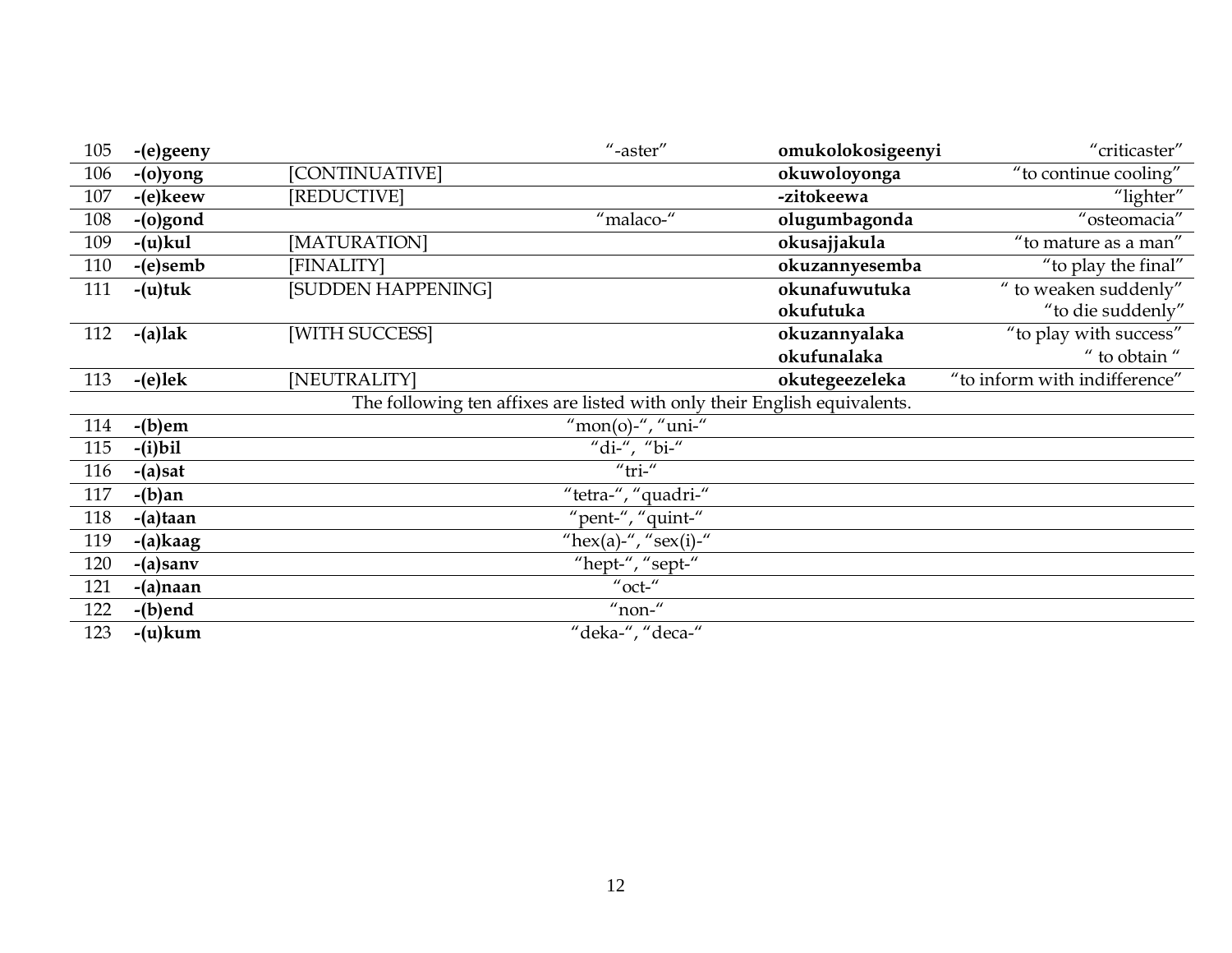The affix **–(i)kil** [+EXCESSIVE] together with its reduplicated form **–(i)kilikil** [++EXCESSIVE] (see 61)) leads to the articulation of conceptual gradation, a key element in the general thought system of a natural scientist. Table 1 exhibits expressions for cardinal numbers and numeral determiners. It is easily noted that all the given numeral expressions except "1015 **(a)kasekila** , 1018 **(a)kasekilikila**, 1021 **(a)kkase** , 1024 **(a)kkasekila** " are in everyday use. The gradation in Table 1 is therefore referred to as nonsystematic.

| 1              | emu        | - mu   | 10 <sup>2</sup> | (e)kikumi       |
|----------------|------------|--------|-----------------|-----------------|
| 2              | bbili      | -bili  | 10 <sup>3</sup> | (o)lukumi       |
| 3              | ssatu      | -satu  | 10 <sup>4</sup> | (a)kakumi       |
| $\overline{4}$ | nnva       | -na    | 10 <sup>5</sup> | (a) kasiliivu   |
| 5              | ttaano     | -taano | 10 <sup>6</sup> | (a)kakadde      |
| 6              | (o)mukaaga |        | 10 <sup>9</sup> | (a)kawumbi      |
| 7              | (o)musanvu |        | $10^{12}$       | (a)kase         |
| 8              | (o)munaana |        | $10^{15}$       | (a)kasekila     |
| 9              | (o)mwenda  |        | $10^{18}$       | (a)kasekilikila |
| 10             | (e)kkumi   |        | $10^{21}$       | (a)kkase        |
|                |            |        | $10^{24}$       | (a)kkasekila    |
|                |            |        |                 |                 |

**Table 1: Nonsystematic Gradation** 

The affixes **–(w)ug** , **-(w)ak**, **-(j)kil** and **–(i)kilikil** [see (59), (60) and (61)] combine to express the systematic gradation of units as stipulated by the International Union of Pure and Applied Physics (IUPAP). Table 2 shows the systematic gradation of units.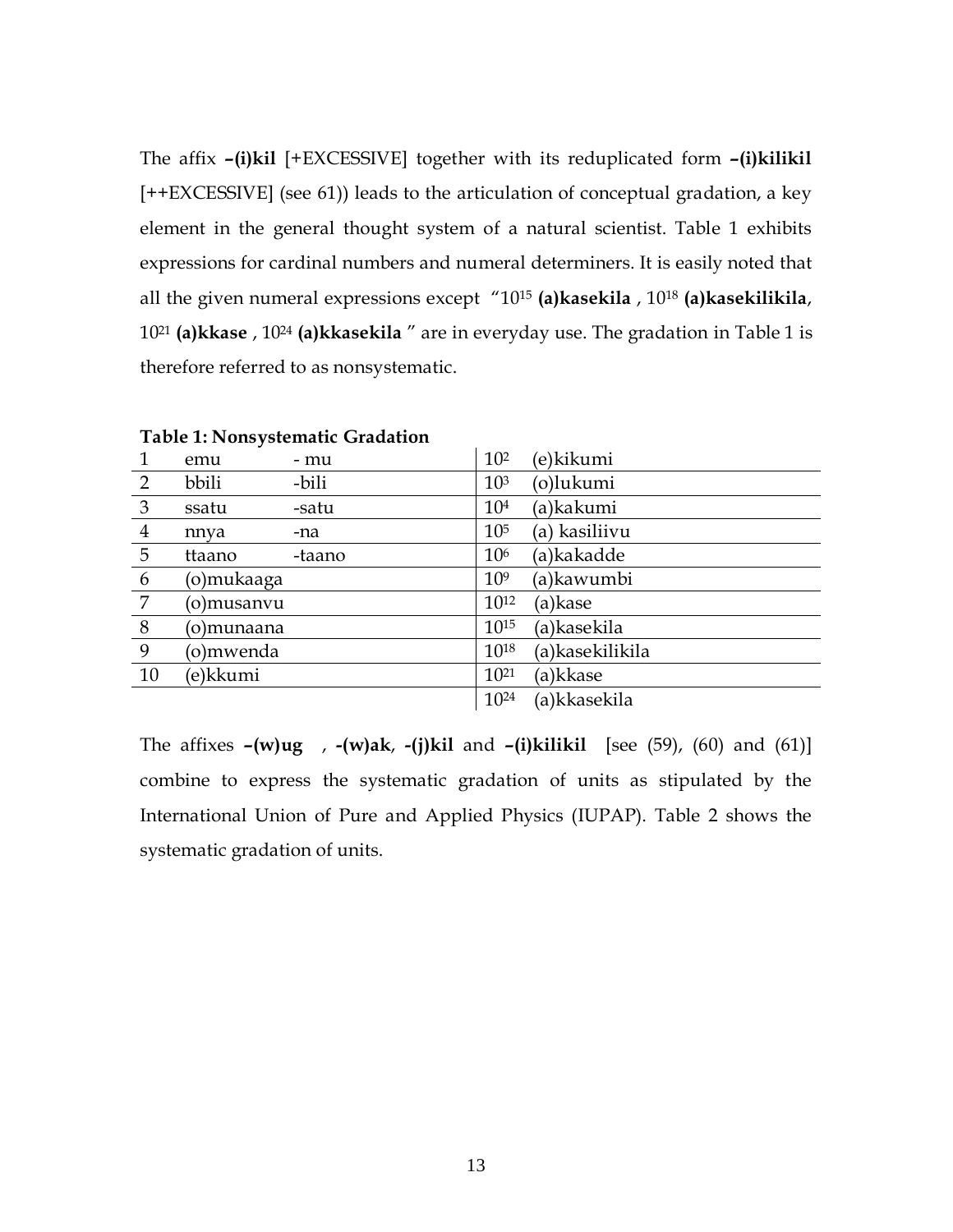| 1024            | (e)lliwugikilikil | Y           | yotta- | $10-1$     | ekyekkumi         | d     | deci-  |
|-----------------|-------------------|-------------|--------|------------|-------------------|-------|--------|
| $10^{21}$       | (e)lliwugikil     | Ζ           | zeta-  | $10^{-2}$  | ekyekikumi        | C     | -centi |
| $10^{18}$       | e)lli…wug)        | Ε           | exa-   | $10^{-3}$  | $(a)$ ka-         | m     | milli- |
| 1015            | (e)lli-           | $\mathbf P$ | peta-  | $10-6$     | $(a)$ kawak       | $\mu$ | micro- |
| $10^{12}$       | (e)liwugikilikil  | T           | tera-  | $10^{-9}$  | (a)kawakikil      | n     | nano-  |
| 10 <sup>9</sup> | (e)liwugikil      | G           | giga-  | $10^{-12}$ | (a)kawakikilikil  | p     | pico-  |
| 106             | (e)li…wug         | M           | mega-  | $10^{-15}$ | (a)kka-           | f     | femto- |
| 10 <sup>3</sup> | $(e)$ li-         | $\mathbf k$ | kilo-  | $10^{-18}$ | $(a)$ kkawak      | a     | atto-  |
| 10 <sup>2</sup> | (e)kikumi         | h           | hecto- | $10^{-21}$ | (a)kkawakikil     | Z     | zepto- |
| $10^{1}$        | (e)kkumi          | da          | deca-  | $10-24$    | (a)kkawakikilikil | v     | yocto- |
| 10 <sup>0</sup> | emu               |             |        |            |                   |       |        |

**Table 2: Systematic [Système International] Gradation** 

In Tables 3 and 4 I exemplify nonsystematic and systematic gradation of units respectively.

| 1m       | mmetro emu       | 10 <sup>6</sup> | mmetro kakadde      |
|----------|------------------|-----------------|---------------------|
| 2m       | mmetro bbili     | 10 <sup>9</sup> | mmetro kawumbi      |
|          |                  | $10^{12}$       | mmetro kase         |
| 10m      | mmetro kkumi     | $10^{15}$       | mmetro kasekile     |
|          |                  |                 |                     |
| 100m     | mmetro kikumi    | $10^{18}$       | mmetro kasekilikila |
| 1000m    | mmetro lukumi    | $10^{21}$       | mmetro kkase        |
| 10,000m  | mmetro kakumi    | $10^{24}$       | mmetro kakasekila   |
| 100,000m | mmetro kasiliivu |                 |                     |

**Table 4: Exemplifying Systematic Gradation** 

| $10^{24}$ m       | ellimetrowugikilikila | limu   | $10-1m$           | ekyekkumimetro        | kimu |
|-------------------|-----------------------|--------|-------------------|-----------------------|------|
| $10^{21}m$        | ellimetrowugikila     | limu   | 10 <sup>2</sup> m | ekyekikumimmetro      | kimu |
| $10^{18}$ m       | ellimetrowuga         | limu   | 10 <sup>3</sup> m | akametro              | kamu |
| $10^{15}$ m       | ellimetro             | limu   | $10-6m$           | akametrowaka          | kamu |
| $10^{12}m$        | ellimetrowugikilikila | limu   | $10-9m$           | akametrowakikila      | kamu |
| 10 <sup>9</sup> m | ellimetrowugikila     | limu   | $10^{-12}m$       | akametrowakikilikila  | kamu |
| 10 <sup>6</sup> m | ellimetrowuga         | limu   | $10^{-15}m$       | akkametro             | kamu |
| 10 <sup>3</sup> m | ellimetro             | limu   | $10^{-18}m$       | akkametrowaka         | kamu |
| 10 <sup>2</sup> m | mmetro                | kikumi | $10^{-21}$ m      | akkametrowakikila     | kamu |
| 10 <sup>1</sup> m | mmetro                | kkumi  | $10^{-24}$ m      | akkametrowakikilikila | kamu |
| 10 <sup>0</sup> m |                       |        |                   |                       |      |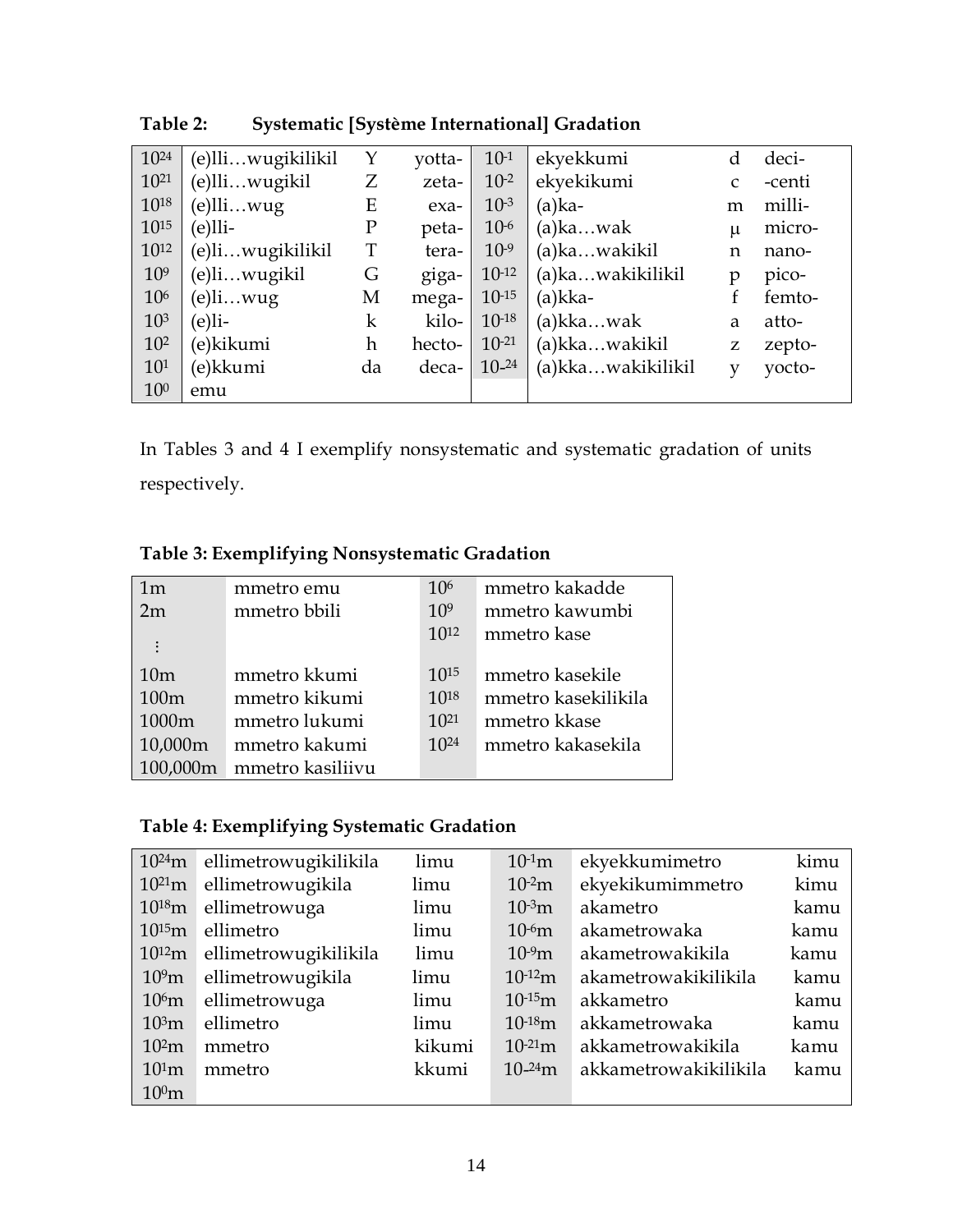If the Système International affixes are assimilated to the language, a much more economical mode of expression is obtained.

| $10^{24}$ m       | vottametro | emu | Ym  | $10^{-1}m$        | desimetro  | emu | dm        |
|-------------------|------------|-----|-----|-------------------|------------|-----|-----------|
| $10^{21}m$        | zettametro | emu | Zm  | $10-2m$           | sentimetro | emu | cm        |
| $10^{18}m$        | exametro   | emu | Em  | 10 <sup>3</sup> m | millimetro | emu | mm        |
| $10^{15}$ m       | petametro  | emu | Pm  | $10-6m$           | mikrometro | emu | $\mu$ m   |
| $10^{12}m$        | terametro  | emu | Tm  | $10^{9}m$         | nanometro  | emu | nm        |
| 10 <sup>9</sup> m | gigametro  | emu | Gm  | $10^{-12}m$       | pikometro  | emu | pm        |
| 10 <sup>6</sup> m | megametro  | emu | Mm  | $10^{-15}m$       | femtometro | emu | fm        |
| 10 <sup>3</sup> m | kilometro  | emu | km  | $10^{-18}m$       | attometro  | emu | am        |
| 10 <sup>2</sup> m | hektometro | emu | hm  | $10^{-21}$ m      | zeptometro | emu | zm        |
| 10 <sup>1</sup> m | dekometro  | emu | dam | $10^{-24}$ m      | voktometro | emu | <b>vm</b> |
| 10 <sup>0</sup> m | mmetro     | emu | m   |                   |            |     |           |

**Table 5: More Economical Exemplification of Systematic Gradation** 

Compare "10-24m **akkametrowakikilikila kamu**" with "10-24m **yoktometro emu**; clearly, the latter form is preferable.

The language I have presented in the foregoing displays four prominent characteristics. First , it is indisputably based on Interlacustrine Bantu; more exactly, it is a seamless extrapolation of an already living language Luganda. Second, the language is obviously standardized. Third, the language purports to be ethnolinguistically neutral. Fourth, it is potentially functional in all key domains of discourse.

Although cognate to Luganda, the language focused on this paper is not Luganda in the traditional sense of the label. I name it "Luyanja". It befits the label "Luyanja" because "Luyanja" inheres or is incorporated in the concept of **nnyanja** "the Great Lakes" refers to the Interlacustrine region. But because